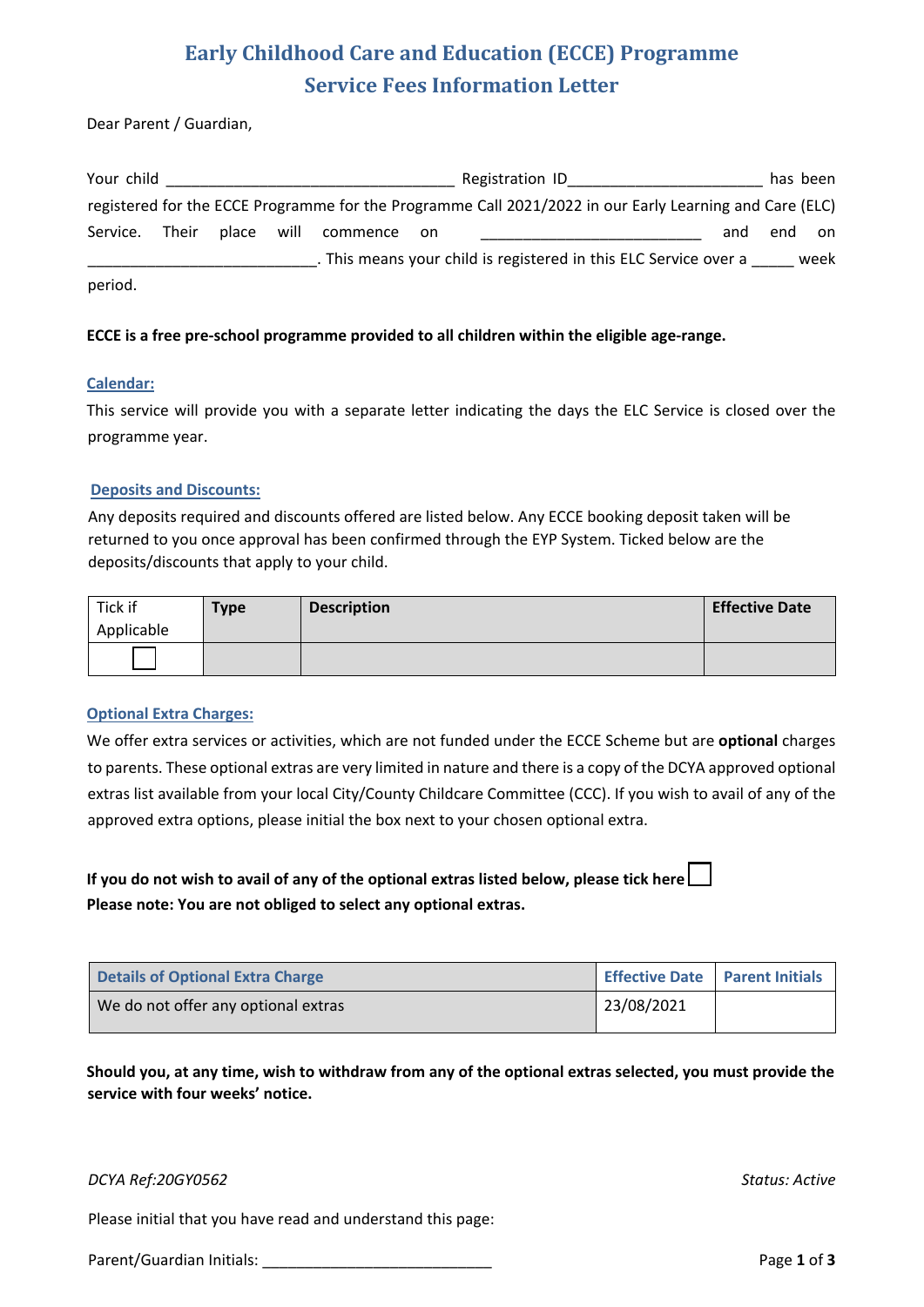# **Early Childhood Care and Education (ECCE) Programme Service Fees Information Letter**

# **Fees List:**

Our Fees List below outlines the session types that are available within our service and maximum weekly charge for them. The session type(s) that you have requested are ticked in the Fees list below. This service charges on a weekly  $\Box$ /monthly  $\Box$  basis. Your charge is identified in the final column and does not include any optional extras you have chosen from the above.

| <b>Session</b>   | <b>Session</b>       | <b>Session</b> | <b>Number</b> | <b>Fees including</b> | Fee         | Your Weekly/   | <b>Effective</b> |
|------------------|----------------------|----------------|---------------|-----------------------|-------------|----------------|------------------|
| <b>Attending</b> | <b>Description</b>   | <b>Type</b>    | of Days       | ECCE (3 free          | excluding   | <b>Monthly</b> | Date             |
|                  |                      |                |               | hours if 38           | <b>ECCE</b> | Charge (incl.  |                  |
|                  |                      |                |               | week/3.5 free         |             | discounts if   |                  |
|                  |                      |                |               | hours if 41           |             | applicable)    |                  |
|                  |                      |                |               | week service)         |             |                |                  |
|                  | ECCE only            | <b>AM</b>      | 5             | 0.00                  | 0.00        |                | 23/08/2021       |
|                  | <b>Full Day Care</b> | <b>AM</b>      | 5             | 155.50                | 220         |                | 27/08/2021       |

# **Leaving the Service/Transfers:**

Should you wish to leave this Service you must **give four weeks written notice** to the manager. Patterns of 'non-attendance' will be queried and may result in your ECCE place being cancelled. Please speak to the Service Manager if for any reason your attendance pattern is not as first registered.

# **Queries**

If you have any queries or wish to discuss any of the above, please contact the Service Manager.

# **Alternatively, you could address queries to your local City/County Childcare Committee. A list of CCC contact details is available on** www.myccc.ie

Please read, sign and date two copies of this letter. Retain one copy and return one copy to the Service Manager. A signed copy must be kept on our files for verification purposes during funding compliance visits undertaken by Pobal, on behalf of the Department of Children & Youth Affairs (DCYA).

Yours sincerely,

Name\_\_\_\_\_\_\_\_\_\_\_\_\_\_\_\_\_\_\_\_\_\_\_\_\_ Title/Position Held \_\_\_\_\_\_\_\_\_\_\_\_\_\_\_\_\_\_\_\_\_\_\_\_\_

*DCYA Ref:20GY0562 Status: Active*

Please initial that you have read and understand this page:

Parent/Guardian Initials: \_\_\_\_\_\_\_\_\_\_\_\_\_\_\_\_\_\_\_\_\_\_\_\_\_\_\_ Page **2** of **3**